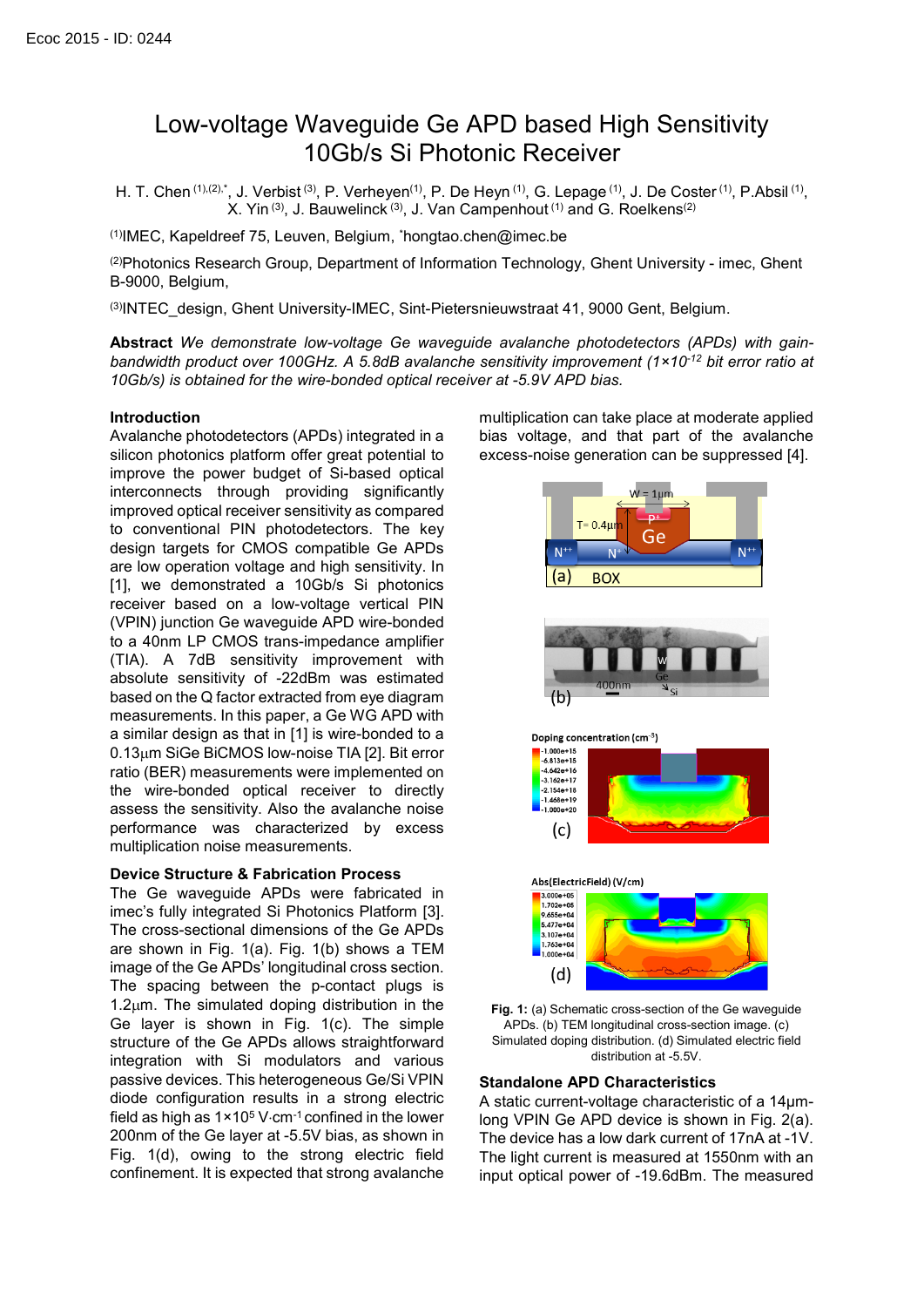primary responsivity is 0.6A/W. Both the dark current and the light current increase rapidly as the bias voltage surpasses -5V. The avalanche gain extracted from these static measurements, defined as the multiplication factor of the net-light current  $(=$  light current – dark current) is shown in Fig. 2(b). The gain increases sharply as the bias voltage becomes larger than -5V, reaching its maximum value at -6.2V. The avalanche gain is 3.5, 6.3 and 10.0 at 90%, 95% and 98% of the breakdown voltage (defined at -6.2V), respectively.



**Fig. 2:** (a) I-V characteristics of a 14µm-long Ge APD device. (b) Avalanche gain extracted from the static measurements.

Next, small-signal radio-frequency (RF) measurements were carried out. The  $S_{21}$ parameter is recorded as a function of frequency for various applied bias voltages at 1550nm, as shown in Fig. 3(a). With increasing bias voltage, the low-frequency RF power increases and the 3dB opto-electrical bandwidth drops substantially. Fig. 3(b) shows avalanche gain extracted from small-signal measurements. As the case in static measurements, the avalanche gain reaches its maximum value at -6.2V. The 3dB bandwidth versus avalanche gain is shown in Fig. 3(c). As the gain exceeds 2, the 3dB bandwidth drops almost inversely proportional to the avalanche gain, due to the avalanche buildup time [5]. At -6.2V APD bias, a 3dB bandwidth of 10.4GHz with avalanche gain of 10.2 is obtained, resulting in a gain×bandwidth product larger than 100GHz.



**Fig. 3:** (a) Small-signal RF measurements of  $S_{21}$  parameter for various bias voltages. (b) Avalanche gain extracted from the small-signal measurements. (c) Measured 3dB optoelectrical bandwidth as a function of avalanche gain.

Next, multiplication noise measurements were performed to characterize the avalanche noise performance. The noise current power spectral density (PSD) at 150MHz in both dark current and light current were measured using a lownoise signal analyzer. The excess noise factor *F(M)* as a function of gain is shown in Fig. 4(a) and Fig. 4(b) at 1550nm wavelength for an input optical power of -23.8dBm and -18.8dBm, respectively. Fitting the data for the case of avalanche multiplication in a uniform electric field with electrons initiating the multiplication reveals a *keff* (the ratio of holes impact ionization rate to electrons impact ionization rate) of 0.5 in the presented device. This results in a noise current PSD reduction of 35% for an avalanche gain of 10 compared to a bulk Ge APD.